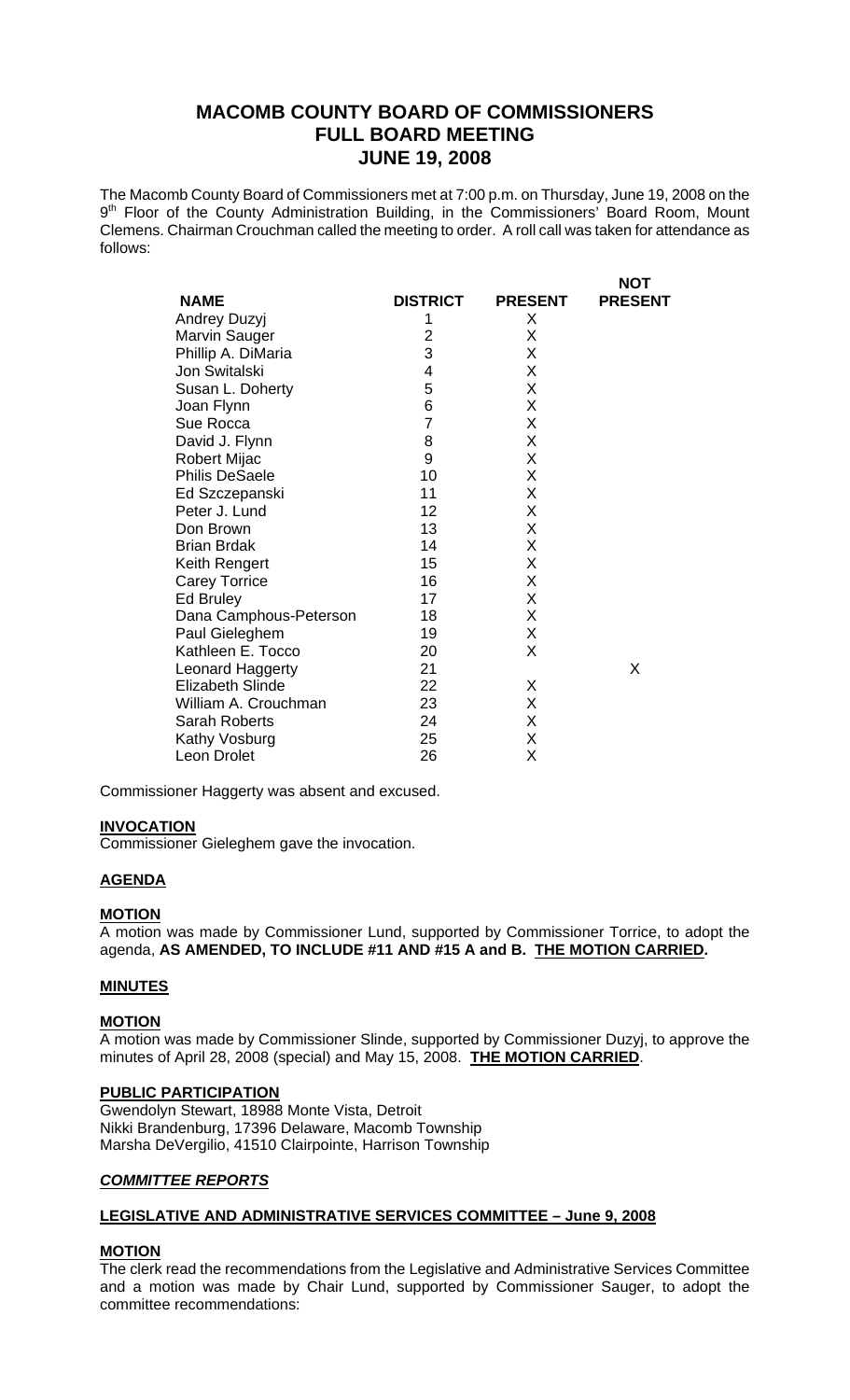1. Approve the following miscellaneous department requests:

One domestic wireless air card for the County Clerk at a one-time cost not to exceed \$150 and a monthly recurring charge of \$50; funding is available in the Register of Deeds Technology fund;

700 blank badge cards for Human Resources at a cost not to exceed \$3,454.50; funding is available in the IT Capital fund;

One building security system for Information Technology, consisting of three door access readers, at a cost not to exceed \$6,499.42; funding is available in the IT Capital fund;

One domestic wireless air card for the Planning and Economic Development Department at a one-time cost not to exceed \$50 and a monthly recurring charge of \$50; Funding is available in the Planning Economic Development Operating budget;

Seven domestic wireless air cards for the Public Health Department at a one-time cost not to exceed \$350 and a monthly recurring cost of \$300; funding is available in the Public Health – Medical Examiner Operating budget;

Two laptop computers, two mobile printers, two Microsoft Office 2007 licenses, two Zone Alarm Pro 5 licenses, two Lavasoft Ad-Aware licenses, two USB optical mice for Emergency Preparedness at the Health Department at a cost not to exceed \$4,668; funding is available in the Public Health – Emergency Preparedness Grant fund;

One Blackberry phone for the Sheriff's Office at a one-time cost of \$114.53 and a monthly recurring charge of \$65; funding is available in the Sheriff's E911 Upgrade Capital Project Fund; and

One Nextel cell phone for the Veterans' Services Department at a one-time cost of \$0.00 and a monthly recurring charge of \$15; funding is available in the Telecommunications Fund.

- 2. Approve the Live Scan Electronic Fingerprint Maintenance Agreement between Macomb County Sheriff and Oakland County Clemis at an annual cost of \$6,626; funding is available within the IT Operating Budget.
- 3. Award bid 15-07, the Data Management Environment to Advizex for use at the Macomb County Information Technology Department at a cost not to exceed \$287,178; funding in the amount of \$150,000 is available in the PC Replacement Fund and the remaining \$137,178 is available in the IT Capital fund.

#### **THE MOTION CARRIED**.

#### **OPERATIONAL SERVICES COMMITTEE – June 11, 2008**

#### **MOTION**

The clerk read the recommendations from the Operational Services Committee and a motion was made by Chair Joan Flynn**,** supported by Vice-Chair Tocco, to adopt the committee recommendations:

 Commissioner Slinde asked to separate item #4. There were **NO** objections. Commissioner Vosburg asked to separate item #3. There were **NO** objections.

1. Authorize payment for the following invoices:

| Juvenile Justice Center- Phase II | Bernco, Inc.                   | \$420.892.16 |
|-----------------------------------|--------------------------------|--------------|
| 42-2 District Court               | E. Gilbert & Sons. Inc.        | 174.402.98   |
| 42-2 District Court               | Partners In Architecture, Plc. | 3.000.00     |
| Juvenile Justice Center-Phase II  | Wakely Associates, Inc.        | 9.245.90     |

Further, funds are available in the Capital Budget.

2. Approve the extension of the lease with Speedy Shoe Shine for a five year term on the same terms and conditions of the current lease.

#### **THE MOTION CARRIED.**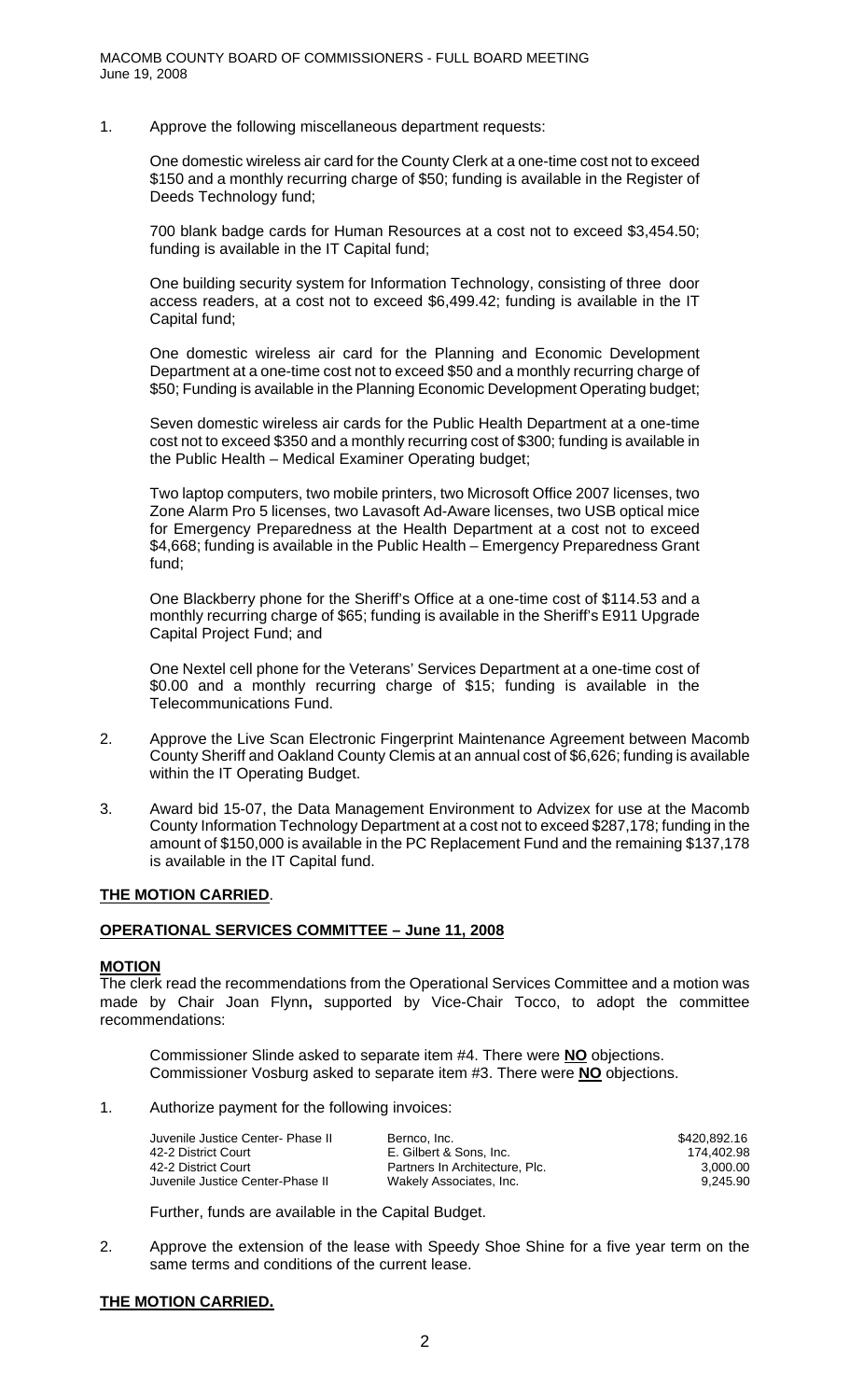### **SEPARATED MOTION**

4. Approve the extension of the WiFi rooftop license/lease agreement with Central Solution to provide wireless internet service in the immediate downtown Mount Clemens area for an additional 18 months. A motion was made by Commissioner Duzyj, supported by Commissioner Slinde, to add *"Initial lease agreement was approved in December 2007 and expires July 31, 2008. The wireless service is up and running, a condition of the initial agreement; therefore, the lease agreement should be extended. The extension also includes a provision for automatic renewals every 18 months, as long as the service is active. The free service component has been expanded from 30 minutes/day to 60 minutes/day"* at the end of the separated motion.

## **THE MOTION CARRIED.**

### **SEPARATED MOTION**

3. Approve the low bid submitted by Ram Construction Services of Michigan in the amount of \$124,861.00 for the Repair/Restoration Project – Parking Structure; funds are available in the Capital Budget.

### **THE MOTION CARRIED**.

### **EXECUTIVE SESSION TO DISCUSS PENDING LITIGATION AND RECOMMENDATIONS OF COUNSEL**

#### **MOTION**

A motion was made by Commissioner Slinde, supported Commissioner J. Flynn, to enter into executive session to discuss pending litigation and recommendations of counsel.

#### A roll call vote was taken with 2/3 required.

Voting Yes were: Brdak, Brown, Bruley, Camphous-Peterson, DeSaele, DiMaria, Doherty, Drolet, Duzyj, D. Flynn, J. Flynn, Gieleghem, Lund, Mijac, Rengert, Roberts, Rocca, Sauger, Slinde, Switalski, Szczepanski, Tocco, Torrice, Vosburg and Crouchman. There were 25 "Yes" votes.

There were 0 "No" votes.

#### **THE MOTION CARRIED.**

In accordance with the motion, the board entered executive session at 7:22 p.m., with it concluding at 8:31 p.m.

#### **MOTION**

A motion was made by Commissioner Camphous-Peterson, supported by Commissioner Torrice, to go out of executive session. **THE MOTION CARRIED.** 

#### **MOTION**

A motion was made by Commissioner Camphous-Peterson, supported by Commissioner Brown, to concur with the advice of counsel. (Record Doherty NO vote)

#### **THE MOTION CARRIED.**

#### **HEALTH SERVICES COMMITTEE – June 12, 2008**

#### **MOTION**

he clerk read the recommendations from the Health Services Committee and a motion was made by Chair DeSaele, supported by Vice-Chair Camphous-Peterson, to adopt the committee recommendations:

Commissioner Vosburg asked to separate items #1 and # 3. There were **NO** objections.

2. Authorize the Health Department to accept a \$250,000 grant for real-time water quality monitoring and related activities from the Michigan Department of Environmental Quality. Approved by voice vote.

## **THE MOTION CARRIED.**

## **SEPARATED MOTION**

1. Approve the planning and implementation of a "Trap, Neuter, Return" Program administered by the Macomb County Animal Shelter.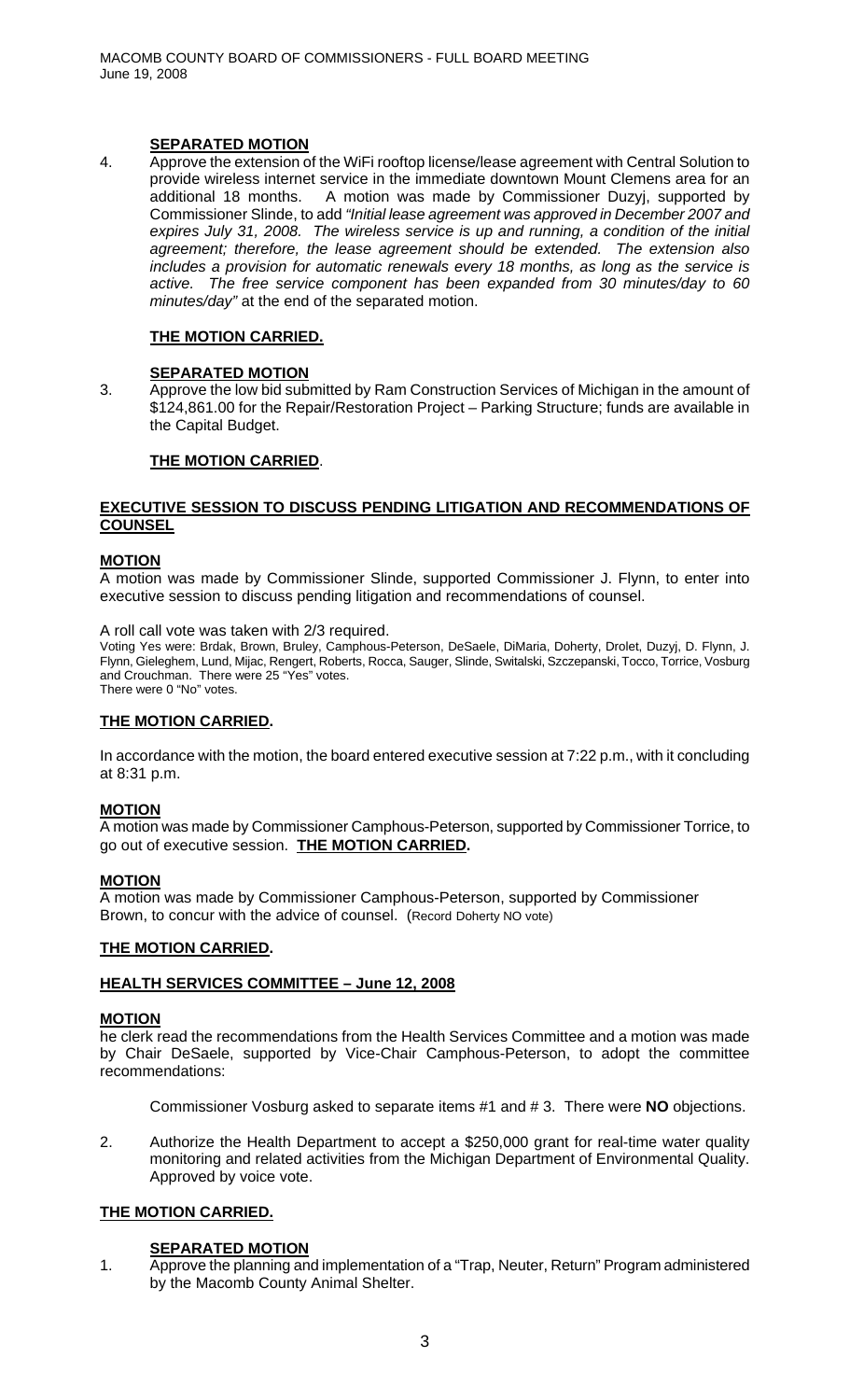# **THE MOTION CARRIED.**

## **SEPARATED MOTION**

3. Authorize the Health Department to apply for a grant from the Royal Bank of Canada, Blue Water Project, to enhance the St. Clair River – Lake St. Clair real-time drinking water protection project.

## **THE MOTION CARRIED.**

## **COMMUNITY SERVICES COMMITTEE – June 13, 2008**

## **MOTION**

The clerk read the recommendations from the Community Services Committee and a motion was made by Chair Tocco, supported by Vice Chair Drolet, to adopt the committee recommendations:

Commissioner Tocco asked to separate item #5. There were **NO** objections.

- 1. Authorize the Macomb County Community Services Agency to extend the agreement with Washtenaw County Etcs to provide commodity foods to low income families.
- 2. Authorize the Macomb County Community Services Agency to receive Community Development Block Grant funds from the City of Sterling Heights in the amount of \$2,850.
- 3. Authorize the Macomb County Community Services Agency to receive \$167,212 from the FEMA – Federal Emergency Food and Shelter Program through United Way for Southeastern Michigan.
- 4. Authorize MSU Extension to accept a grant with the United Way of Southeastern Michigan for \$75,000 to expand and provide Financial Management and Housing Education to Macomb County families from July 1, 2008 through June 30, 2009; a part-time Educator I and a part-time Account Clerk IV will be hired to implement the expanded program

## **THE MOTION CARRIED.**

## **SEPARATED MOTION**

5. Authorize and direct the Finance, Human Resources and Corporation Counsel Departments to negotiate a lease of the county library building with Wayne State University for the purpose of continuing county library functions, Library for the Blind and Physically Handicapped and Literacy Program under the direction of Wayne State University and permit Wayne State University to use the building for other library and educational purposes. Further, said departments are to negotiate other appropriate agreements concerning the continued employment of present library staff. Said negotiations are to be conducted in a timely manner with final agreements to be returned to the August Community Services Committee meeting and if approved, to the August Full Board Meeting.

## **FRIENDLY AMENDMENT**

Commissioner Tocco made a Friendly Amendment to add "…*and to the Library Board*" at the end of the separated motion. Commissioner Bruley accepted the friendly amendment.

## **THE MOTION CARRIED.**

## **SENIOR CITIZENS COMMITTEE – June 13, 2008**

## **MOTION**

The clerk read the recommendations from the Senior Citizens Committee and a motion was made by Chair Gieleghem, supported by Vice-Chair Rocca, to adopt the committee recommendations:

- 1. Concur with Senior Citizen Services Director to enter into a collaborative agreement with Area Agency on Aging 1-B in applying for the Rainmaker Grant through Health Plus.
- 2. Authorize the Macomb County Senior Citizen Services Department to receive continuance of funding from Area Agency on Aging 1-B to operate the Legal Assistance Program during fiscal year 2008-2009.
- 3. Authorize the Macomb County Senior Citizen Services Department to receive continuance of funding from Area Agency on Aging 1-B to operate the Resource Advocacy Program during fiscal year 2008-2009.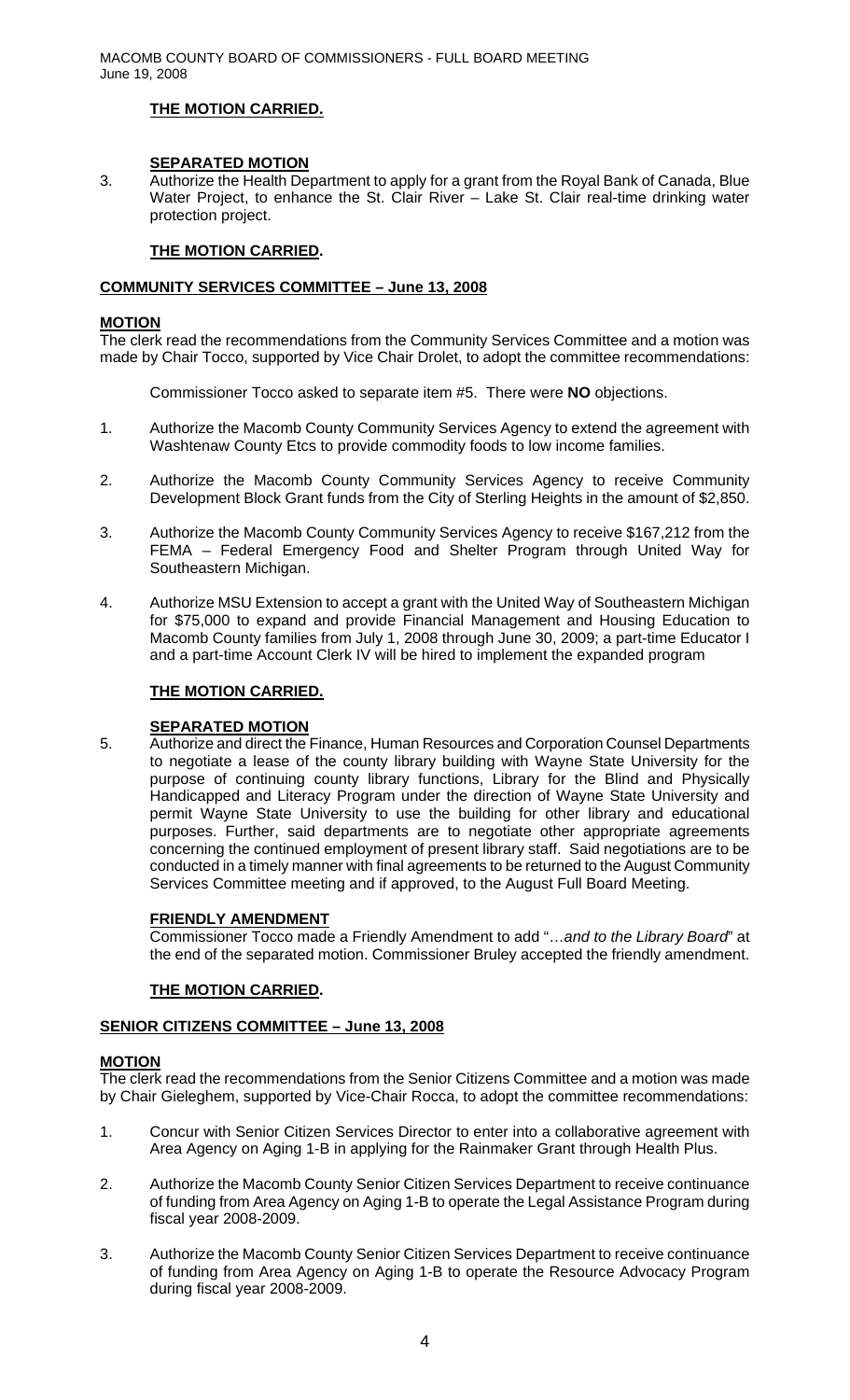## **THE MOTION CARRIED.**

### **PERSONNEL COMMITTEE – June 16, 2008**

### **MOTION**

The clerk read the recommendations from the Personnel Committee and a motion was made by Chair Camphous-Peterson, supported by Vice-Chair Duzyj, to adopt the committee recommendations:

1. Approve reconfirmation of the following vacancies pursuant to the motion passed by the Ad Hoc Committee on June 5, 2008:

One Dietitian Health One Public Health Nurse II **Health** Health One Account Clerk III Martha T. Berry One Computer Maintenance Clerk **Prosecuting Attorney** 

- 2. Approve reconfirmation of one Administrative Secretary at Martha T. Berry, but that the position be posted with the current salary range with a notation that the salary structure is under review; Further, that a review be made of the salary structures for the nonrepresented classifications of Administrative Secretary, Senior Secretary and Secretary on a county-wide basis with the possibility of a salary reduction for newly hired employees in these classifications and that a recommendation be brought back at the July meeting.
- 3. Approve a title change only for the position of Education Coordinator/Program Assistant to Program Coordinator in the Macomb County Community Services Agency, Head Start program.

## **THE MOTION CARRIED.**

### **BUDGET COMMITTEE – June 17, 2008**

### **MOTION**

The clerk read the recommendations from the Budget Committee and a motion was made by Chair Brown, supported by Vice-Chair Sauger, to adopt the committee recommendations:

- 1. Cancel the projects identified on Schedule A (County Bridge Program) with the Footnotes I and II. (Record Rengert's NO vote)
- 2. Concur with the Purchasing Manager and approve REMI Group for the pilot equipment maintenance management program for the Smith Detections Security X-Ray Equipment with a yearly cost savings of \$4,709 per year.
- 3. Approve continued funding of \$10,000 from the County General Fund for the Grandparents Raising Grandchildren clerical support position for the period of October 1, 2008 to September 30, 2009. (Record Bruley, Drolet, and Szczepanski's NO vote)
- 4. Authorize the County Clerk to improve jury duty for thousands of county jurors, freeing them from the confines of the jury room while waiting to be sent to a courtroom, and purchase a juror paging system from USA Mobility, Inc., in an amount not to exceed \$29,746.40 and an annual cost not to exceed \$2,182. Funding is available through a combination of the Clerk's Special Projects Account (\$14,746.40), donations from the business community (\$15,000), and from some of the savings generated from paying jurors in cash (\$2,182 annually). Further, that approval of this request be subject to a minimum coverage area that is to be included in the contract. Further, that approval of this request be contingent upon approval of the Chief Judge. **(**Record Vosburg's NO vote)
- 5. Authorize to transfer the Personnel Budget for the Macomb County Circuit Court Vocational Counselor position from the Court to the Budget of the Macomb County Juvenile Justice Center.
- 6. Authorize to sign revised contract with Chesterfield Township to provide assessing supervision.
- 7. Authorize to amend the 2008 Probation District Court budget line item Alcohol/Drug Test by \$6,000, which is offset by revenue collected from probationers at no cost to the county, in accordance with the attached memo from the Chief Probation Officer dated May 21, 2008.
- 8. Approve the addition of one full-time Supervisor Position in the Macomb/St. Clair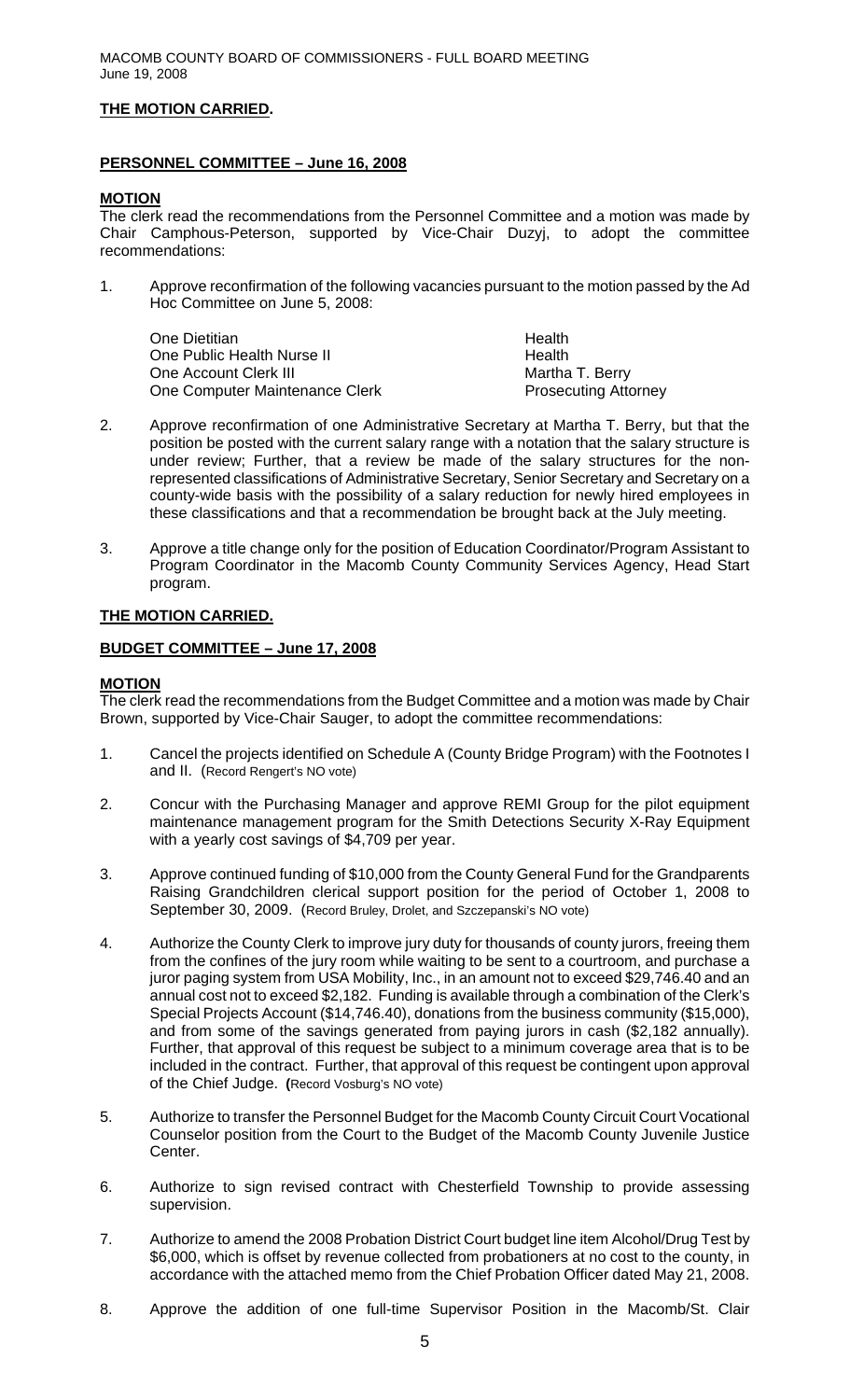MACOMB COUNTY BOARD OF COMMISSIONERS - FULL BOARD MEETING June 19, 2008

> Employment & Training Agency as approved by the Macomb/St. Clair Workforce Development Board. This additional position is grant-funded and will not require any county funds.

# **THE MOTION CARRIED.**

### **FINANCE COMMITTEE – June 18, 2008**

### **MOTION**

The clerk read the recommendations from the Finance Committee and a motion was made by Chair Slinde, supported by Commissioner Brdak, to adopt the committee recommendations:

Commissioner Camphous-Peterson asked to separate item #3. There were **NO** objections.

- 1. Approve the monthly bills (with corrections, deletions and/or addenda) and authorize payment; further, to approve the payroll in the total amount of \$10,311,046.59, with necessary modifications to the appropriations. **(with Tocco abstaining from bills for Falk and Tocco/fees-Defense Attorneys and Torrice abstaining from bills for Torrice and Zalewski, PLLC/fees-Defense Attorneys).**
- 2. Approve the contract to collect delinquent personal property taxes for the Charter Township of Harrison.
- 4. Concur in the recommendation of Corporation Counsel and outside counsel in the case of Jason Glick v Macomb County Sheriff's Department, et al.

## **THE MOTION CARRIED.**

#### **SEPARATED MOTION**

3. Concur in the recommendation of the Director of Risk Management & Safety Department and approve the placement of the county's General Liability, Property, Fiduciary and Crime Policies with the selected carriers beginning July 1, 2008 through June 30, 2009. (Record Bruley's NO vote)

### **THE MOTION CARRIED.**

## **RESOLUTIONS/TRIBUTES**

#### **MOTION**

A motion was made by Commissioner Szczepanski, supported by Commissioner J. Flynn, to adopt the Resolutions and Tributes in their entirety.

- Res. No. 08-47 Incorporating the Requirements of the Veterans Preference Act Into Macomb County Hiring Practices, (offered by Tocco: recommended by Community Services Committee on 6-13-08.)
- Res. No. 08-46 Commending Governmental Consultant Services, Inc. on 25 Years of Advocacy, (offered by Board Chair: recommended by Finance Committee on 6-18- 08.)
- Res. No. 08-48 Commending SEMCOG on its 40th Anniversary, (offered by Board Chair)

#### **THE MOTION CARRIED.**

## **ITEM WAIVED BY JPS COMMITTEE CHAIR**

Authorize Office of Emergency Management & Communications to Apply for Three COPS Technology Grants for Purchase of Interoperable Communications Equipment:

 Application #1 - \$350,738 Application #2 - \$666,401 Application #3 - \$982,065

A motion was made by Commissioner Szczepanski, supported by Commissioner Duzyj.

#### **THE MOTION CARRIED.**

## **REVIEW REQUEST FROM KEVIN CASSIDY, FUNFEST PRODUCTIONS, INC. DATED 06-16-08**

## **MOTION**

A motion was made by Commissioner Bruley, supported by Commissioner Slinde, to lease the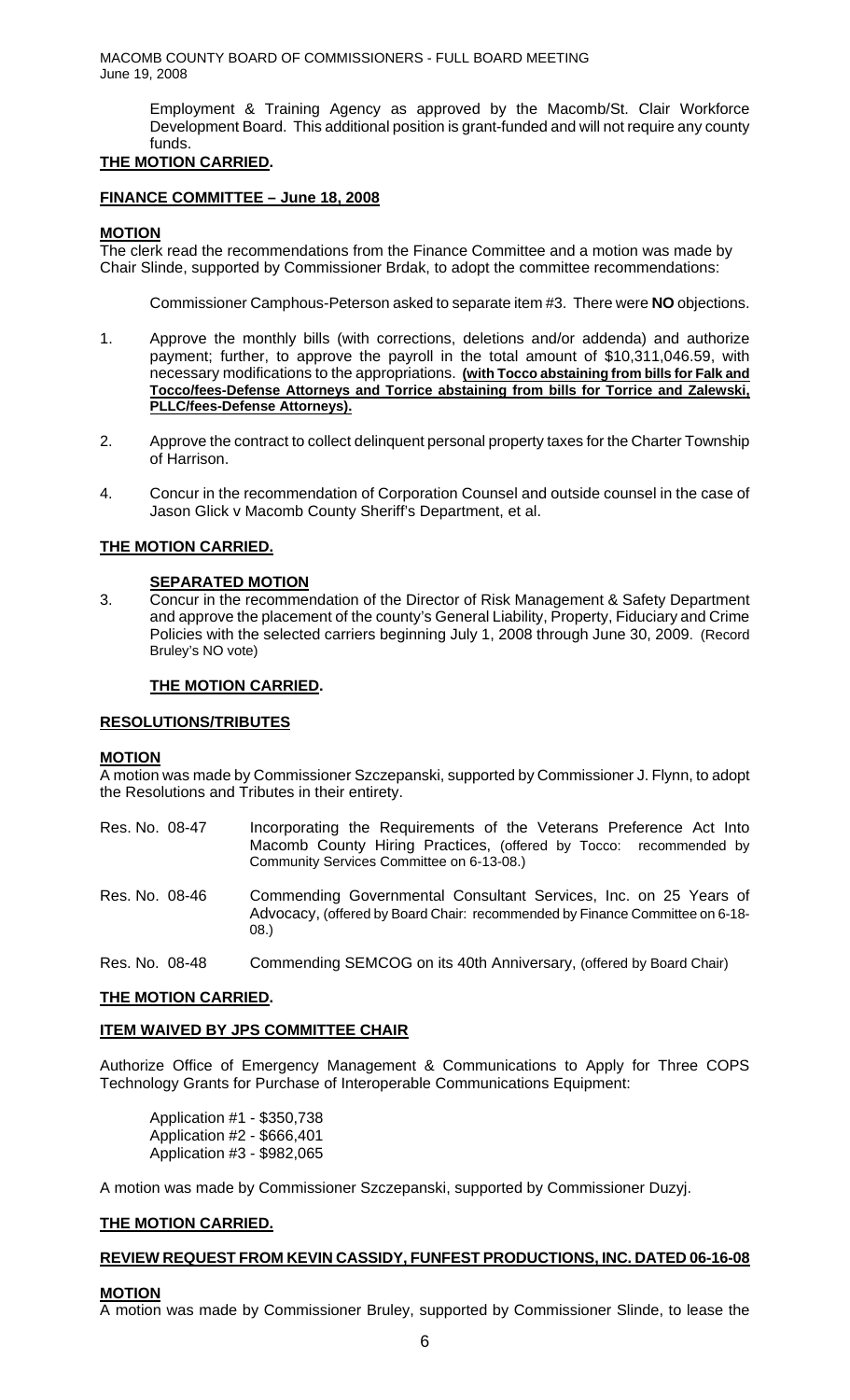MACOMB COUNTY BOARD OF COMMISSIONERS - FULL BOARD MEETING June 19, 2008

Clemens Center and Administration Building Parking Lots to Funfest Productions as agreed upon with Facilities and Operations and for the county to staff the Parking Structure only June 27, 2008.

## **THE MOTION CARRIED.**

#### **APPOINTMENTS**

#### a) **LOCAL EMERGENCY PLANNING COMMITTEE (LEPC)**

**Name**<br> **Scott R. Anderson**<br> **Category**<br> **Category** Gary Ross 1995 - A-Fire<br>Daniel M. Sears 1996 - A-Fire Daniel M. Sears

3-Emergency Management Melissa Gladieux 8-Hospital Personnel

### **MOTION**

A motion was made by Commissioner J. Flynn, supported by Commissioner Vosburg, to approve the appointments to the Local Emergency Planning Committee. **THE MOTION CARRIED.** 

#### **NEW BUSINESS**

Commissioner Sauger thanked the Chair for arranging the Stanley Cup to be brought to the County.

### **PUBLIC PARTICIPATION**

None

# **EXECUTIVE SESSION TO DISCUSS LABOR NEGOTIATIONS**

#### **MOTION**

A motion was made by Commissioner Brdak, supported by Commissioner Gieleghem, to go into executive session to discuss labor negotiations. **THE MOTION CARRIED.**

In accordance with the motion, the Board entered executive session at 9:00 pm with it concluding at 9:27 pm.

### **MOTION**

A motion was made by Commissioner Camphous-Peterson, supported by Commissioner Duzyj, to go out of executive session. **THE MOTION CARRIED.**

## **ROLL CALL**

|                         |                 |                | <b>NOT</b>     |
|-------------------------|-----------------|----------------|----------------|
| NAME                    | <b>DISTRICT</b> | <b>PRESENT</b> | <b>PRESENT</b> |
| Andrey Duzyj            | 1               | X              |                |
| Marvin Sauger           | $\overline{2}$  | X              |                |
| Phillip A. DiMaria      | 3               | X              |                |
| Jon Switalski           | 4               | X              |                |
| Susan L. Doherty        | 5               | X              |                |
| Joan Flynn              | 6               | X              |                |
| Sue Rocca               | $\overline{7}$  | X              |                |
| David J. Flynn          | 8               | X              |                |
| Robert Mijac            | 9               | X              |                |
| <b>Philis DeSaele</b>   | 10              | X              |                |
| Ed Szczepanski          | 11              | X              |                |
| Peter J. Lund           | 12              | X              |                |
| Don Brown               | 13              | X              |                |
| Brian Brdak             | 14              | X              |                |
| Keith Rengert           | 15              | X              |                |
| Carey Torrice           | 16              | X              |                |
| Ed Bruley               | 17              | X              |                |
| Dana Camphous-Peterson  | 18              | X              |                |
| Paul Gieleghem          | 19              | X              |                |
| Kathleen E. Tocco       | 20              | X              |                |
| Leonard Haggerty        | 21              |                | X              |
| <b>Elizabeth Slinde</b> | 22              | X              |                |
| William A. Crouchman    | 23              | X              |                |
| Sarah Roberts           | 24              | X              |                |
| Kathy Vosburg           | 25              | X              |                |
| Leon Drolet             | 26              | X              |                |